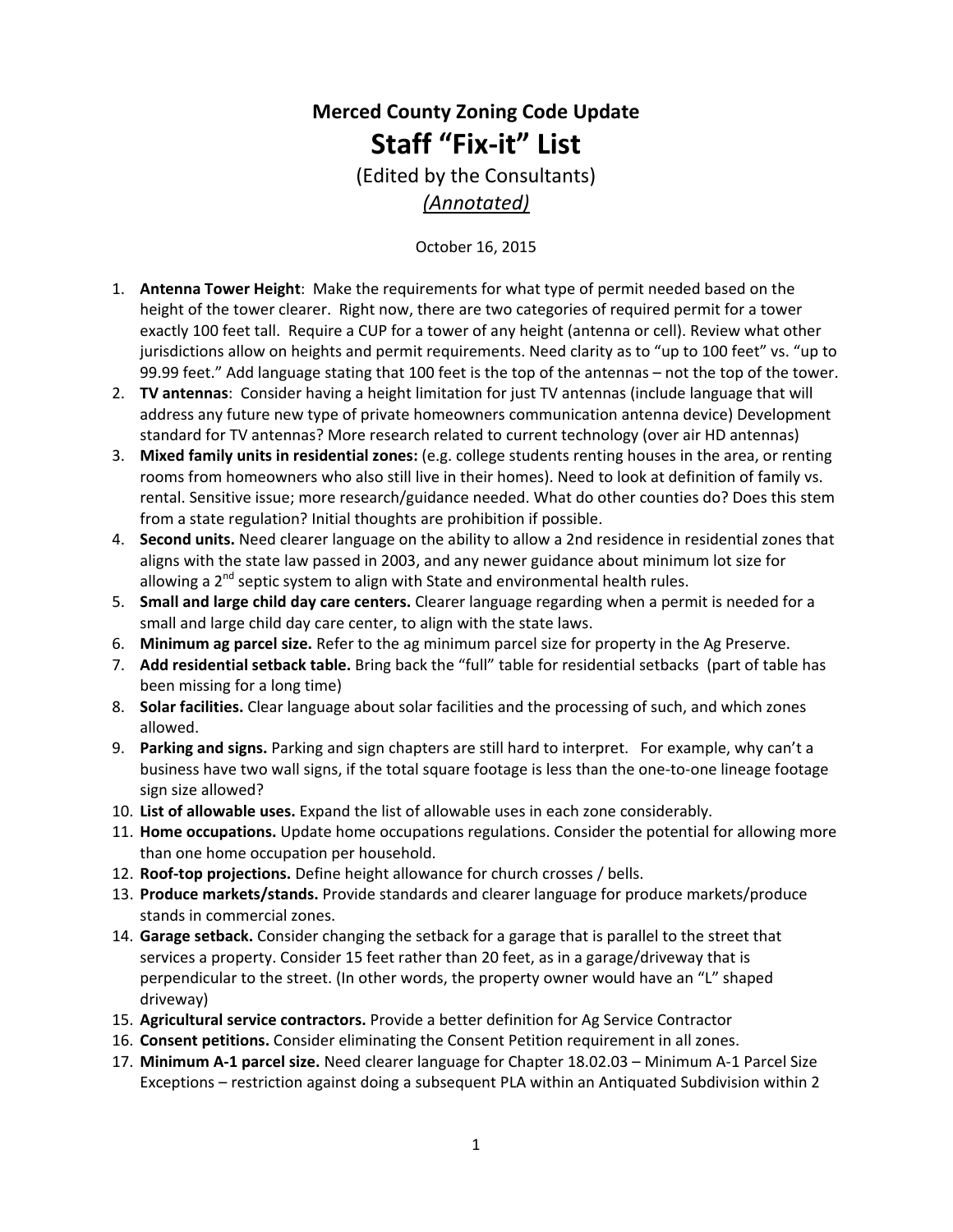years. Language should perhaps state: A subsequent PLA on the same lots as adjusted previously of an Antiquated Subdivision within a two year period is not allowed.

- 18. **Cul‐de‐sac minimum length.** Consider a minimum length for a cul‐de‐sac. The zoning code or P/W already has a maximum length for cul‐de‐sacs, but to prevent odd‐shaped, almost substandard sized residential lots, we may need a minimum cul‐de‐sac length to enable engineers to design better shaped lots, and escape having that "compressed" look for some lots.
- 19. **Cottage food operations.** Address AB 1616 Cottage Food Operations law allowing sales of food prepared in private home kitchens, via a nondiscretionary permit, with no hearing. Governs Class A & B type Cottage Food Operations on residential properties, with ability to sell products in both a Direct and Indirect manner.
- 20. **Permit modifications.** Need better criteria on thresholds for minor and major modifications for AA or CUP.
- 21. **Shipping containers.** Consider a new section on allowable use and appropriate zones for a SEA TRAIN containerized storage unit. Can a semi truck trailer be used, perhaps by cutting off the wheels (and entire undercarriage) and then placing on the ground as a storage unit? What is difference between shipping container and a SEA TRAIN?
- 22. **Accessory structures.** Need clearer information regarding the types of accessory structures allowed in what zones on parcels that have no residence. Need to define accessory structures and order of development (e.g. can a garage be built prior to a house?)
- 23. **Fences.** The fence regulations need several more illustrations covering these situations: The 2.5 ft or 4 ft fence height in the front yard – illustrate when they can step up to a 6 ft height for both an interior and corner lot, and perhaps a different illustration that shows the same for A‐R. Need major revision to fence regulations.**.** Align fence height standards with the current building code.
- 24. **Accessory storage buildings in ag areas.** Clearer language is needed on the use of accessory storage buildings in Ag zones for non‐ag uses.
- 25. **Antiquated Subdivisions**: Need to clarify language regarding antiquated subdivisions. Currently, there is a 2‐year time periods between processing subsequent PLA's within the same Antiquated Subdivision. However, internally our interpretation on the two year ruling is that after a particular property has had an approved PLA/CC done, it shifts that property to a category we call "previously mapped". With such a concept, we could never find ourselves in a situation where the 2‐year rule would apply. Should we delete that verbiage from the zoning code?
- 26. **Septic systems in Atwater RRC.** Revise the zoning code A‐R section to be consistent with the Environmental Health 2013 requirements about septic systems for future development within the Atwater RRC area (concentration of septic systems within a xx square mile area) and criteria established by AB‐885.
- 27. **Off‐site antennas.** Possible inclusion of off‐site antennas in which a transmitter serving a small regional ISP is located in a different location than the antenna: Height limitations, type of permit, zones allowed. Perhaps a Home Occupation for the transmitter site and Plot Plan Review for the antenna site. How would we know if they have negotiated with existing commercial antenna companies to rent space on the existing towers as a co-location preference?
- 28. **Religious facility**. Define religious facility.
- 29. **Mobilehome park setbacks.** Review consistency between zoning code and building standards for mobilehome park Granny units. Need more precise language and consistency with existing regulations regarding a "common Sense" maximum allowable size of a Granny house, since the state allows us some discretion regarding the current 1200 sq ft standard.
- 30. **Food Trucks**. Consider requiring a modification rather than an administrative permit for change in ownership of food truck..
- 31. **Residential Uses in Agricultural Areas**. Revise code provision to implement General Plan policy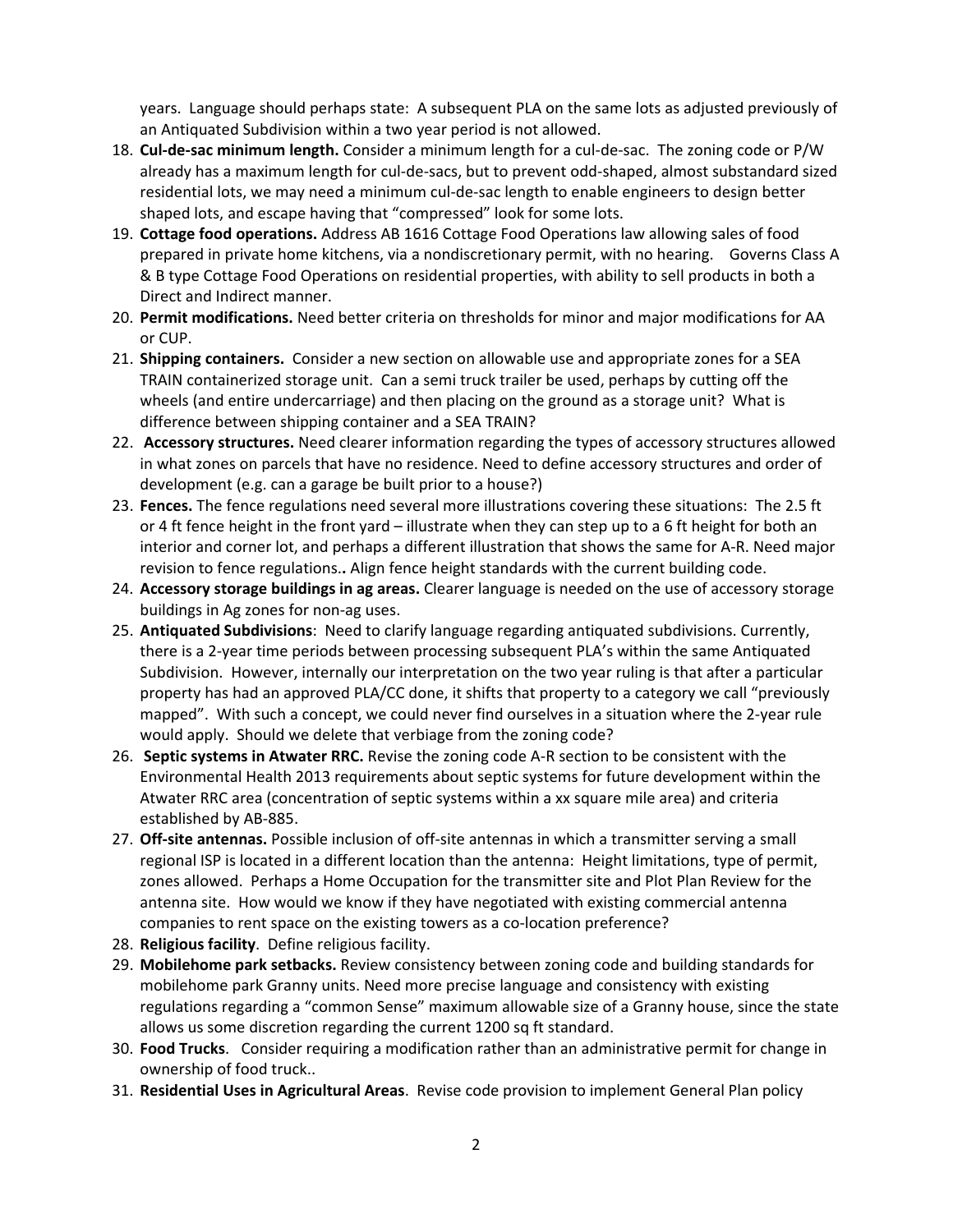- 32. **Gross Acreage vs. Net Acreage**. Provide more specific verbiage regarding acreage calculations to eliminate those situations we use Gross Acreage vs. Net Acreage – especially in the Ag Zones. **Impound yard vs. vehicle storage.** Need clarification of definitions. for impound yard vs vehicle storage in Commercial and Industrial uses
- 33. **Truck parking.** Need to define truck parking and in which zones.
- 34. **Ag‐related uses/ag contractors.** Need to better define "agricultural related uses" and "ag contractor"
- 35. **Ag Industrial Parcel Sizes**. Need clarification for ag industrial parcel sizes. Smaller Ag parcels are currently allowed with a land use permit for an ag operation. Currently, the code requires the use to be implemented within 2 years and assumes any structures are constructed after approval of the land use permit. Do these provisions still apply if structures were built prior to approval of the land use permit for an ag operation? (Solar Farms, Towers, etc) And what happens to that parcel after the 20 year lease expires – does it, and should it automatically be re‐combined with the original parcel?
- 36. **Accessory buildings.** A clear definition of garage vs an accessory building in the Ag. Zones. When the bldg is classified as a garage, it requires a much greater setback than an accessory Building. Consider increasing the normal 5 foot side and rear ag zone setbacks for accessory buildings to 10 feet. (Most farmers will need more space around a shop building, especially if it has a large sized vehicle entrance door.) Also, need to consider what constitutes an accessory use when the ag zoned parcel is so small, it can't be farmed. Need to consider what types of accessory buildings are permitted on small ag zoned parcels?
- 37. **Parking vs. equipment yard.** Need clearer definition in Ag zones regarding truck parking vs. transportation equipment yard. Consider allowing up to two trucks and two trailers on parcels less than xx acres, and then a transportation equipment yard for more than that and greater than xx acres, or when the trucks are not used to haul ag products grown on that particular parcel.
- 38. **Water storage tank setback.** Given the Fire Department water storage tank requirements for houses built in unincorporated county area, consider water storage tank setback requirements.
- 39. **Truck parking.** Need clear parking standards for required truck parking spaces at truck stops and other high truck traffic intensity commercial venues.
- 40. **Food Trucks**: Need clearer standards for food trucks in Ag zones. Currently, the zoning code only "alludes" to allowing them in Industrial and Commercial zones, and doesn't directly address the other zones.
- 41. **Home Occupations**: Need clearer language regarding the necessity of obtaining a home occupation – even for a mobile business that uses cell phones and a P.O. box an as address vs. a real home address. Need more flexibility on who is required to get a HO permit and when. HOs are overly regulated (e.g. realtor operating in home needs HO permit, which may be excessive).? More clarification in needed on allowed uses and prohibitions. **Signs.** Need a complete rewrite of the sign regulations. Sign regulations are out of date relative to the types of signs commercial businesses are currently using. Need to include LED message signs, particularly regarding frequency of the message change and when it is considered "flashing
- 42. **Irrigation pump sales and repair.** Need to clarify whether a pump sales, repair, installation, and perhaps manufacturing use may be allowed in an Ag zone, when the majority of their customers are farmers.
- 43. **Domestic well drilling**. Need to determine the type of permit required and which zones allow domestic and irrigation well drilling businesses.
- 44. **Flea markets.** Determine appropriate zones and required permits for flea markets that operate every weekend.